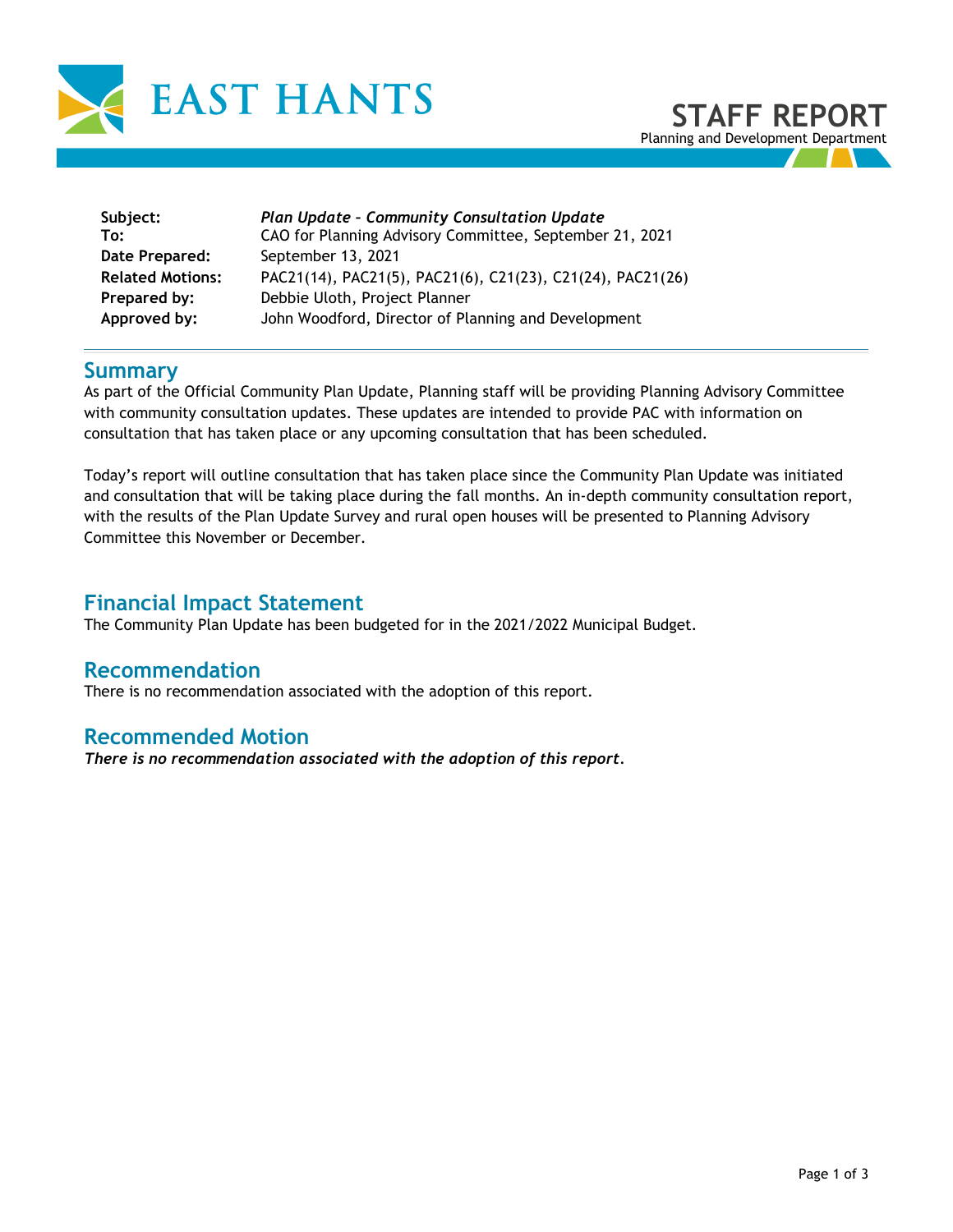# **Background**

Stakeholder and community engagement for the Official Community Plan is underway. Below are the engagement items that have taken place or are schedule to take place this summer.

| <b>Type of</b><br><b>Engagement</b>                                                         | <b>Date</b>      | <b>Details</b>                                                                                                                                                                                                                                                                                                                                                                                                                                                                                                                                                                                                  |
|---------------------------------------------------------------------------------------------|------------------|-----------------------------------------------------------------------------------------------------------------------------------------------------------------------------------------------------------------------------------------------------------------------------------------------------------------------------------------------------------------------------------------------------------------------------------------------------------------------------------------------------------------------------------------------------------------------------------------------------------------|
| <b>Letters to</b><br>adjoining<br><b>Municipalities</b>                                     | April 2021       | Letters were mailed to the Municipalities of Colchester, West Hants and<br>Halifax and to Sipekne' katik First Nation indicating the East Hants Official<br>Community Plan Update had been initiated and that Planning staff were<br>open to discussing the review with our neighbouring jurisdictions. To date,<br>the Director of Planning has only received verbal communication on the<br>Plan Update and no meetings have been requested.                                                                                                                                                                  |
| Developer's<br><b>Briefing</b>                                                              | May 2021         | Planning staff held a Developer's Briefing through a Zoom meeting on May<br>20, 2021. The Briefing notified Developers of the Plan Update and identified<br>some of the key policies and regulations that are to be reviewed as part of<br>the Plan Update. In addition, the Briefing also provided Developers with<br>demographic data, a summary of the Municipal Standards updates, overview<br>of large infrastructure projects that will be undertaken by the Municipality,<br>and changes to time lines for building permits, building inspections, and site<br>plan approval.                            |
| <b>Agricultural</b><br><b>Advisory</b><br><b>Committee</b><br><b>Meeting</b>                | <b>June 2021</b> | The Agricultural Advisory Committee held its initial meeting, through Zoom,<br>regarding the Plan Update on June 8, 2021. The Committee was provided<br>information on the Official Community Plan, existing regulations, and the<br>current Plan Update. In addition, the Committee discussed agriculture and<br>the future planned area, and the committee was introduced to soils<br>mapping.                                                                                                                                                                                                                |
| <b>Plan Update</b><br><b>Survey</b>                                                         | Summer<br>2021   | The Plan Update Survey was opened the first week of July and closed to the<br>public September 1, 2021. Survey Monkey was used for the digital survey. In<br>addition, hard copies of the survey were also available for residents to<br>complete. The survey was advertised in the Municipal Newsletter, Lisa's<br>Web, and on our Municipal website and social media feeds. A total of 430<br>Plan Update Surveys were submitted (not all surveys were entirely<br>completed). Results of the survey will be presented to PAC in a larger<br>community consultation report later this year.                   |
| <b>Plan Update</b><br><b>Open Houses -</b><br><b>Rural East Hants</b><br><b>Communities</b> | October<br>2021  | East Hants Plan Update open houses have been scheduled for the month of<br>October. The open houses have been designed for rural residents and will<br>discuss what it means to have the future planned area comprehensively<br>zoned. Residents will have the opportunity to review the community<br>inventory maps and discuss land use issues such as shoreline erosion,<br>agricultural activities, recreational vehicle use and more.<br>Open houses will be held in the communities of Noel, Walton, Kennetcook,<br>Rawdon and Maitland. A flyer detailing the events has been attached as<br>Appendix A. |